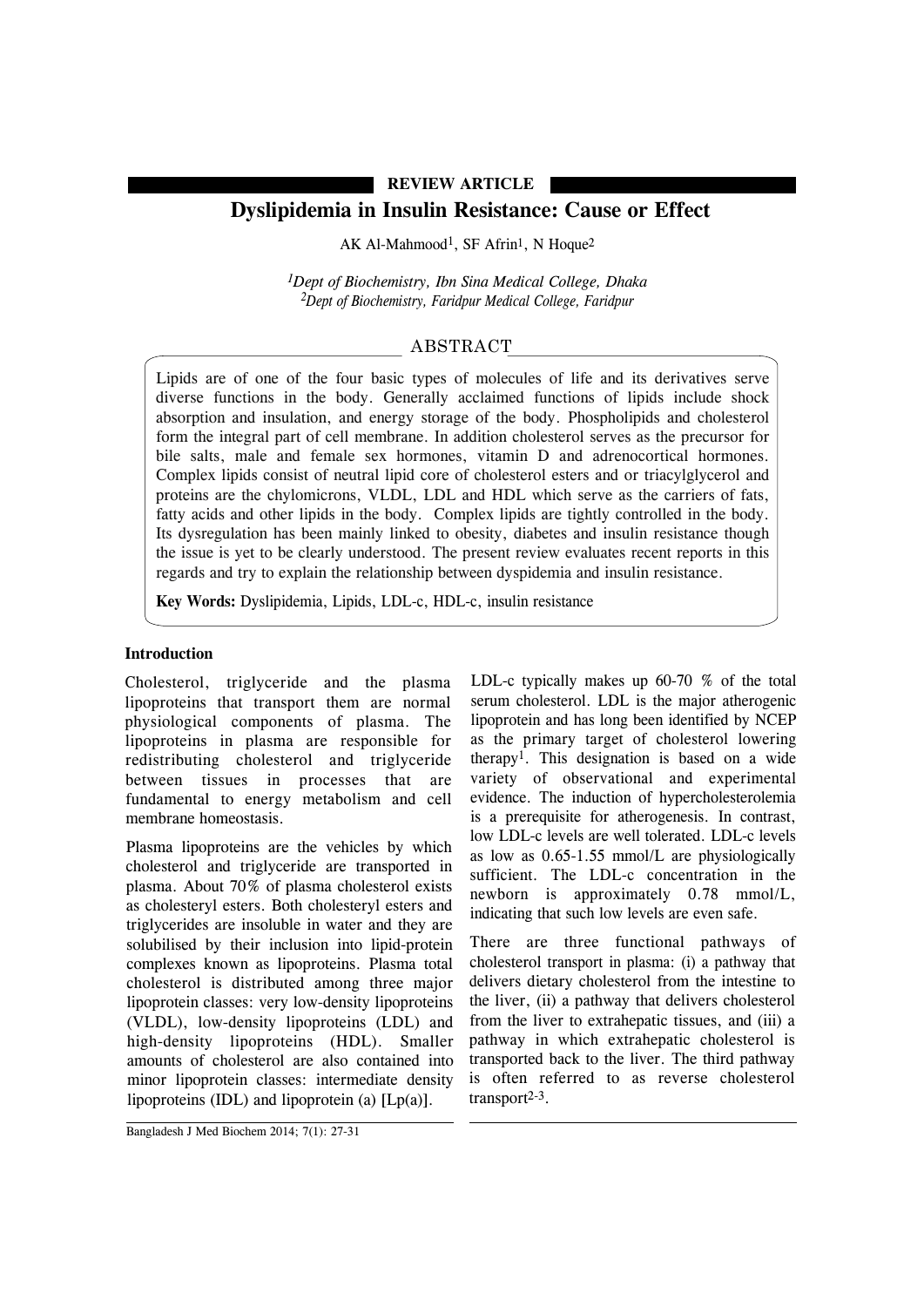28 Bangladesh J Med Biochem 2014; 7(1)

## **Hyperlipidemia and dyslipidemia: definition and classification**

Abnormalities in plasma lipoprotein transport are expressed as either hyperlipidemia or dyslipidemia. The term hyperlipidemia refers to an increase in concentration of one or more plasma or serum lipids, usually cholesterol and triglycerides and the term dyslipidemia is used for either an increase or decrease in concentration of one or more plasma or serum lipids. The relevance of both in atherosclerosis is illustrated by increasing evidence that deficiency of HDL may be as important a risk factor for coronary heart disease as is an excess of LDL4. Hyperlipidemia can be classified based on therapeutic considerations as follows:

**Table -I:** Classification of hyperlipidemia5

| Type of dyslipidemia      |              | Lipoproteins Involved Affected Serum Lipids |
|---------------------------|--------------|---------------------------------------------|
| I. Hypercholesterolemia   | LDL.         | Cholesterol                                 |
| II. Mixed hyperlipidemia  | $LDL + VLDL$ | Cholesterol and triglyceride                |
| III. Hypertriglyceridemia | VLDL         | Triglyceride                                |

The desirable lipid profile is as follows: Total cholesterol  $\leq 5.2$  mmol/L, LDL  $\leq 2.6$  mmol/L,  $HDL \ge 1.15$  mmol/L, and triglyceride <1.71 mmol/L. A subject is considered dyslipidemic when one of the above values is affected<sup>1,  $\overline{6}$ </sup>.

#### **Interaction between insulin sensitivity and hyperlipidemia**

Derangements in lipid metabolism is a driving force in the pathogenesis of insulin resistance (IR)7. The characteristic lipid profile in an individual with insulin resistance includes: (1) decreased serum HDL cholesterol; (2) increased serum VLDL; and (3) less commonly, an increase in LDL cholesterol8. The plasma VLDL concentration is determined by two factors: (1) the rate of VLDL synthesis by the liver; and (2) the rate of VLDL removal by peripheral tissues. The former, in turn, is regulated by the ambient plasma insulin concentration and substrate availability. There is much evidence

which suggest that insulin resistance, working through hyperinsulinemia, enhances hepatic VLDL synthesis and contributes to the elevated plasma triglyceride levels observed in normalweight healthy subjects, obese non-diabetic subjects and type 2 diabetic subjects8.

Most of the studies on insulin resistance were performed on diabetic population. The studies on which non-diabetic people were involved were also performed on obese or overweight subjects. So the prevalence of insulin resistance in the most common metabolic disorders is still an undefined issue.

A study was done in Bruneck, Italy in which the prevalence of insulin resistance in subjects with impaired glucose tolerance (IGT), type 2 diabetes (T2DM), dyslipidemia, hyperuricemia and hypertension were assessed. The results showed prevalence of insulin resistance as 65.9% in IGT subjects, 83.9% in T2DM subjects, 53.5% in hypercholesterolemic subjects, 84.2% in hypertryglyceridemia subjects, 88.1% in subjects with low HDL-cholesterol, 62.8% in hyperuricemia subjects and 58.0% in hypertensive subjects. However, in isolated hypercholesterolemia, hypertension and hyperuricemia, prevalence rates of insulin resistance were not higher than that in non-obese normal subjects. The results suggest that in hypertriglyceridemia and a low HDL cholesterol state, insulin resistance is as common as in T2DM whereas it is less frequent in hypercholesterolemia, hyperuricemia, and hypertension9. Average BMI of subjects of that study was  $28.0 + 0.5$  kg/m<sup>2</sup>.

Endogenous hypertriglyceridemia has been shown to be associated with insulin resistance and impairment in glucose tolerance10-11. Moro et al found a very significant correlation between insulin sensitivity and TG levels, this association is also present at normal plasma TG levels12. Some Japanese studies reported that high concentration of TG and low HDL-C characterizes Japanese type 2 diabetic patients with insulin resistance<sup>13-15</sup>.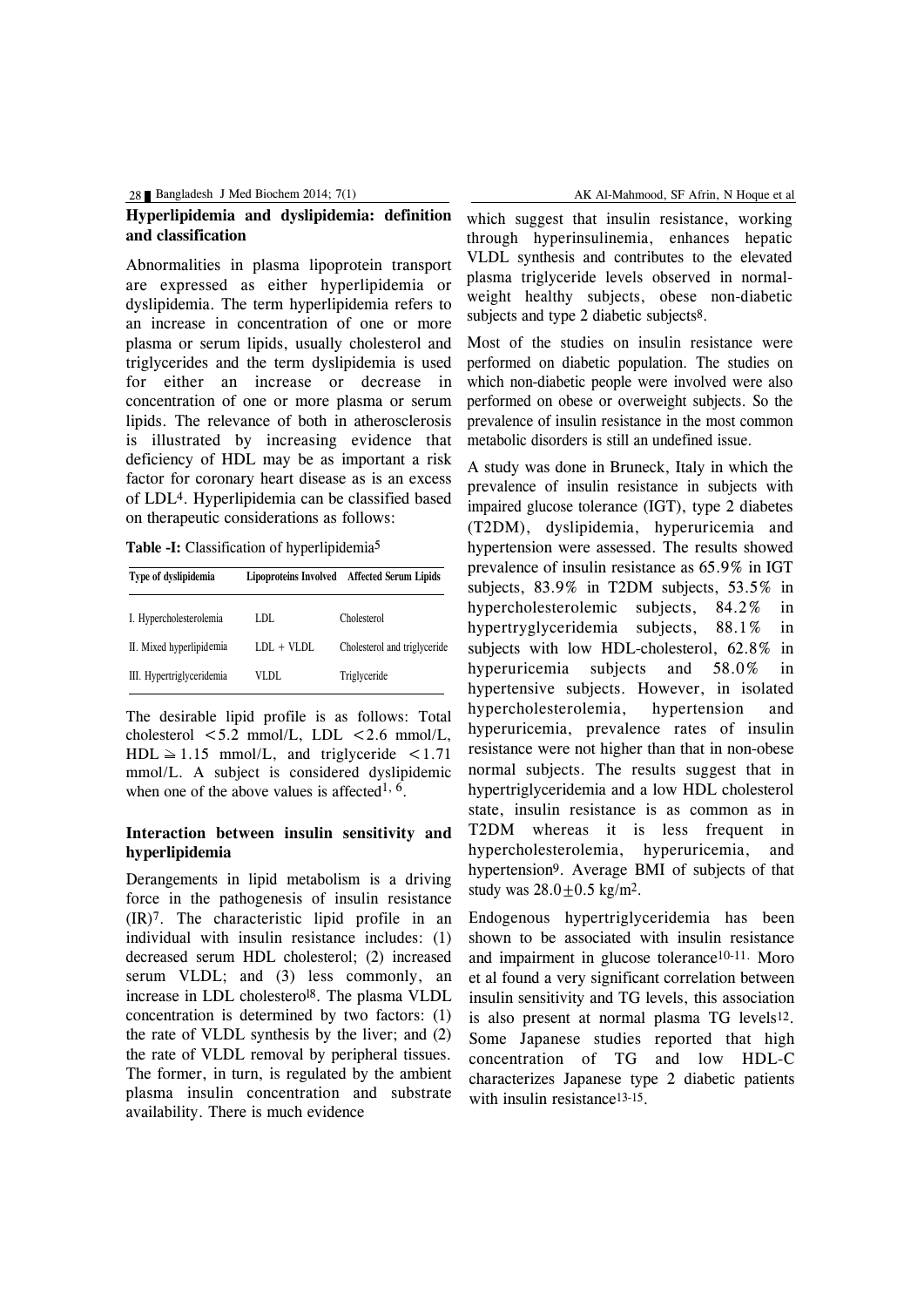There are several studies which show that insulin resistance is also related with low HDL cholesterol and high triglyceride16,17. Triglyceride concentrations were negatively and HDL were positively correlated to insulin mediated glucose disposal; however their study subjects were obese or overweight. Sum et al studied the relationship between hyperinsulinemia and lipids in non-obese subjects18. They found that both basal and post glucose challenge insulin levels are higher in non-obese but hyperlipidemic subjects. Similar report was noted by Laws et al19.

There is a study on Finish population in which the degree of insulin resistance and some events of intracellular metabolism of glucose were measured in three groups of subjects with normal glucose tolerance: 1) subjects with isolated low HDL cholesterol  $(n=12)$ , 2) subjects with low HDL cholesterol and high total triglyceride levels  $(n=10)$  and 3) control subjects with normolipidemia  $(n=17)$ . The results showed that the subjects with low HDL levels are insulin resistant independently of triglyceride levels. In these subjects the rates of whole body glucose uptake was attributable to the decrease in glucose non-oxidation (glycogen synthesis, lipid synthesis and anaerobic glycolysis) and glucose oxidation20. The subjects of that study had an average BMI of more than 27 kg/m2.

The variation in HDL levels is determined by both environmental and genetic factors. Environmental factors such as obesity especially abdominal obesity, and smoking and sedentary lifestyle influence HDL level. In that study the groups with low HDL levels were more insulin resistant than the control group, even after the exclusion of smokers. Hence insulin resistance in the patient groups could not be explained on the basis of smoking alone. BMI and waist-hip ratio, an indicator of intra abdominal obesity, did not differ between the patients and control subjects, which exclude the possibility that obesity or its distribution could have confounding effects on the results. In respect to

diet, subjects of all groups were consuming ordinary Finish diet. In addition, all had total cholesterol levels lower than 6.5 mmol/L, which indicate moderate cholesterol and fat intake. Thus it is unlikely that environmental factors could explain the insulin resistance observed in the patients with low HDL cholesterol.

In a large study (3568 subjects) in Singapore, they found isolated low HDL cholesterol could cause insulin resistance only in presence of fasting hypertriglyceridemia21. In that study they identified subjects with low HDL cholesterol  $(<0.9$  mmol/L) but having ideal total cholesterol  $(<5.2$  mmol/L). Their findings showed insulin resistance in subjects having fasting triglyceride level $>1.71$  mmol/L, but there was no insulin resistance in subjects having fasting triglyceride level  $\leq 1.71$  mmol/L. However, the subjects of that study were heterogeneous in terms of BMI, blood pressure and other determinants of insulin resistance.

A study performed by Orchard et al22 showed that the higher the insulin or glucose concentration the higher the atherogenic lipids, total cholesterol, LDL-cholesterol and triglycerides and the lower the protective lipoprotein (HDL-cholesterol).

There are some studies performed on a group of Malaysian Malay subjects who were free from T2DM, obesity, hypertension, IGT and IFG (i.e. free from all risk factors of  $IR$ )<sup>23</sup>. In those studies out of 246 subjects 118 were hyperlipidemic, of them 64 were with hypercholesterolemia, and 42 were with mixed hyperlipidaemia and 12 were with isolated hypertriglyceridemia. Fasting insulin level was high and insulin sensitivity was compromised in all three types of hyperlipidemia. Median fasting insulin level of subjects with isolated hypercholesterolemia was 64 pmol/L, which was 78 ρmol/L in subjects with mixed hyperlipidemia and 109 pmol/L in subjects with isolated hypertriglyceridemia which was 34 pmol/L in normolipidemic subjects. The median HOMA%S of subjects in these three groups was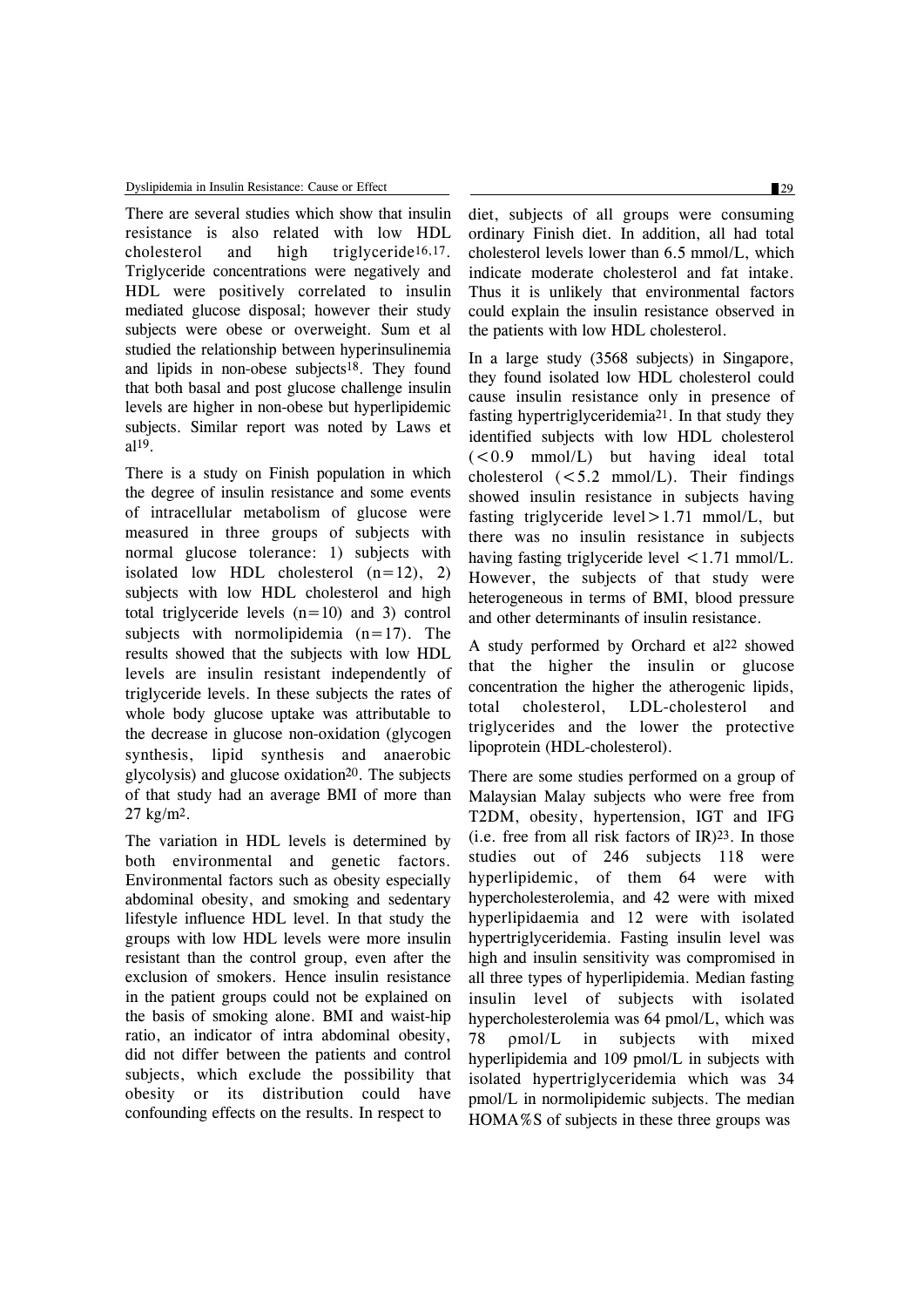#### 30 Bangladesh J Med Biochem 2014; 7(1) AK Al-Mahmood, SF Afrin, N Hoque et al

73, 57 and 45, respectively which was as high as 165 in normolipdemic subjects. The mean HOMA-IR of these three groups was 2.25, 3.16 and 4.59 respectively which was only 1.06 in normolipidemic Malay subjects. In all types of hyperlipidemia, there was lowering of insulin sensitivity24-27. The study reports showed that any derangement in blood lipids causes IR. That finding was very important because they used a population which was free from all risk factors of IR.

It is obvious from the above discussion that insulin and lipids have a close relationship and abnormality of one is followed by abnormality of the other. The issue is that which one follows whom? Whether dyslipidemia starts first which causes IR or insulin resistance starts first and gives rise to derangements in blood lipids. What was the cause behind this correlation?

There are two hypotheses answering this question. It is possible that plasma triglyceride-rich lipoproteins may influence early steps in the insulin action pathway such as insulin binding or early post binding intracellular events consequent on insulin binding. As impairment of insulin action has been reported after an infusion of intralipid. In another hypothesis it is possible that insulin resistance may cause increased triglyceride concentrations. The main triglyceride bearing lipoprotein, VLDL, is primarily produced in the liver and is metabolized in plasma in a delipidation cascade catalyzed by lipoprotein lipase. Interaction of insulin resistance with triglyceride metabolism could be either with lipoprotein lipase activity or with VLDL secretion<sup>15</sup>. Bidhan et al<sup>28</sup> and Schmidt et al<sup>29</sup> commented that the lipid pattern of high TG and low HDL-C is a feature of inflammation and they argued that it is due to this and related inflammatory cytokines the insulin resistance results.

Further studies in people with different lipid derangements and insulin resistance are needed with study at molecular level to establish 'cause and effect' relationship between IR and lipid disorders.

### **References**

- 1. National Cholesterol Education Program (NCEP). Expert Panel on Detection, Evaluation and treatment of High Blood Cholesterol in Adults (Adult treatment panel III): Executive summary of the third report of the National Cholesterol Education Program Expert Panel on Detection, Evaluation and treatment of High Blood Cholesterol in Adults (Adult treatment panel III). **Circulation** 2002; 106.
- 2. Small DM. The HDL system: A short review of structure and metabolism. **Atherosclerosis Rev** 1987; **16:** 1
- 3. Rye K-A, Clay MA, Barter PJ. 'Overview of plasma lipid transport' in Barter PJ and Rye K-A eds. Plasma lipids and their role in disease. 1st edition. Harwood academic publishers, Singapore, 1999.
- 4. Thompson GR. Abnormalities of plasma lipoprotein transport. In: Plasma lipids and their role in disease. Barter PJ and Rye K-A eds. Harwood academic publishers, Singapore: 1999.
- 5. Ministry of Health, Malaysia. Malaysian Guidelines for Good Clinical Practice, 1999.
- 6. American Diabetes Association (ADA). Management of dyslipidaemia in adults. **Diabetes care** 2002; **25**: S74-S77.
- 7. Doherty RO, Stein D, Foley J. Insulin resistance. **Diabetologia** 1997; **40:** B10-B15
- 8. Defronzo RA, Ferrannini E. Insulin resistance a multifaceted syndrome responsible for NIDDM, obesity, hypertension, dyslipidemia and atherosclerotic cardiovascular disease. **Diabetes Care** 1991; **14:** 173-94.
- 9. Bonora E. Prevalence of insulin resistance in metabolic disorders: The Bruneck study. **Diabetes** 1988; **47:** 1643-49.
- 10. Steiner G, Morita S and Vranic M. Resistance to insulin but not to glucagons in lean human hypertriglyceridaemic. **Diabetes** 1980; **29:** 899- 905.
- 11. McKane WR, Stevens AB, Woods R, Andrews WJ, Henry RW, Bell PM. The assessment of hepatic and peripheral insulin sensitivity in hypertriglyceridemia. **Meatbolism** 1990; **39:** 1240-45.